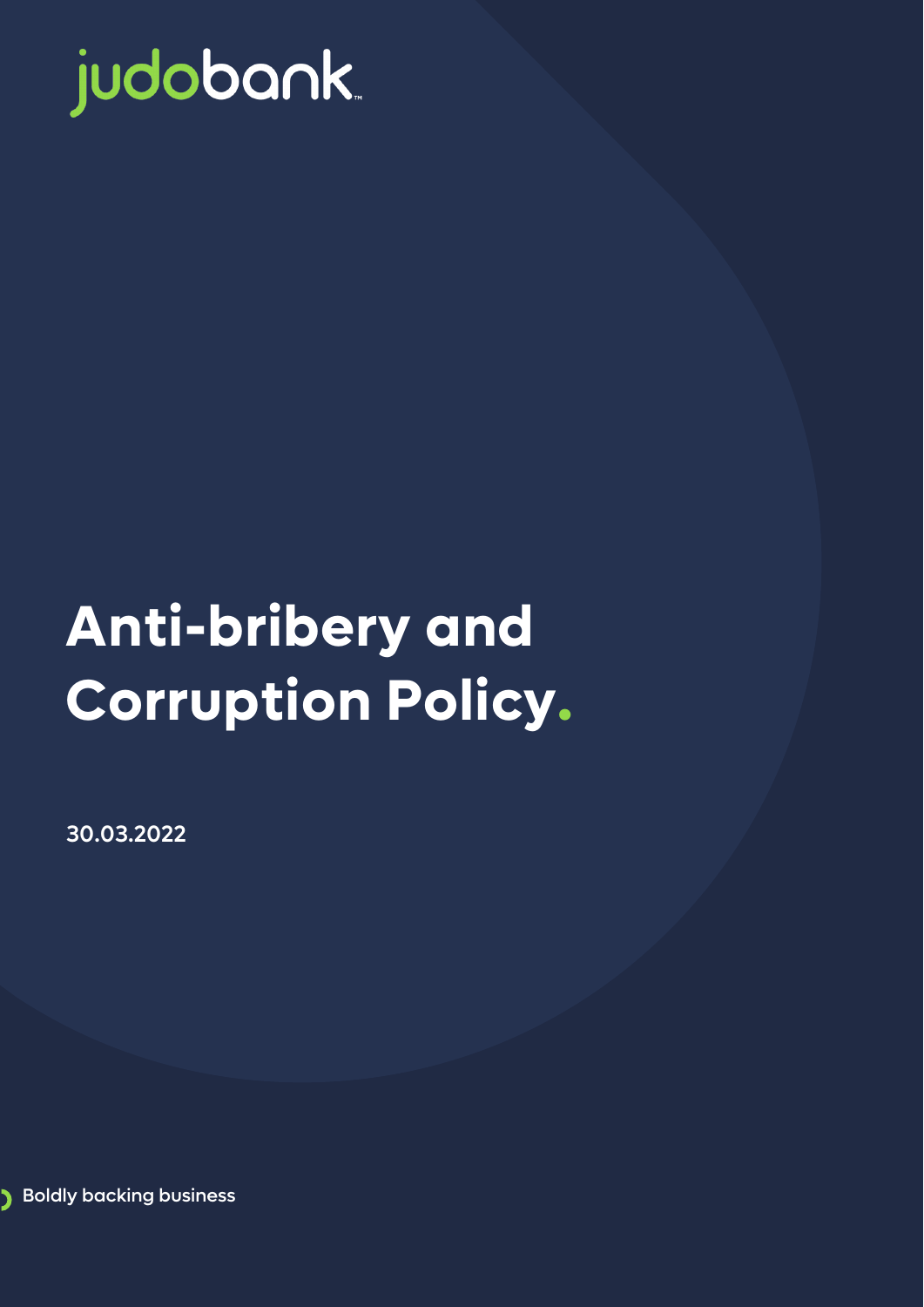### **Contents.**

#### judobank.

|    | Overview.                        |                         |   |
|----|----------------------------------|-------------------------|---|
|    | 1.1                              | Purpose of this Policy. | 3 |
|    | 1.2                              | Policy Coverage.        | 3 |
| 2. | <b>Applicable laws.</b>          |                         | 4 |
| 3. | What is bribery and corruption?  |                         | 5 |
| 4. | Responsibilities.                |                         | 6 |
| 5. | Training.                        |                         |   |
| 6. | <b>Monitoring and Reporting.</b> |                         | 8 |
| 7. | <b>Policy Review.</b>            |                         | 9 |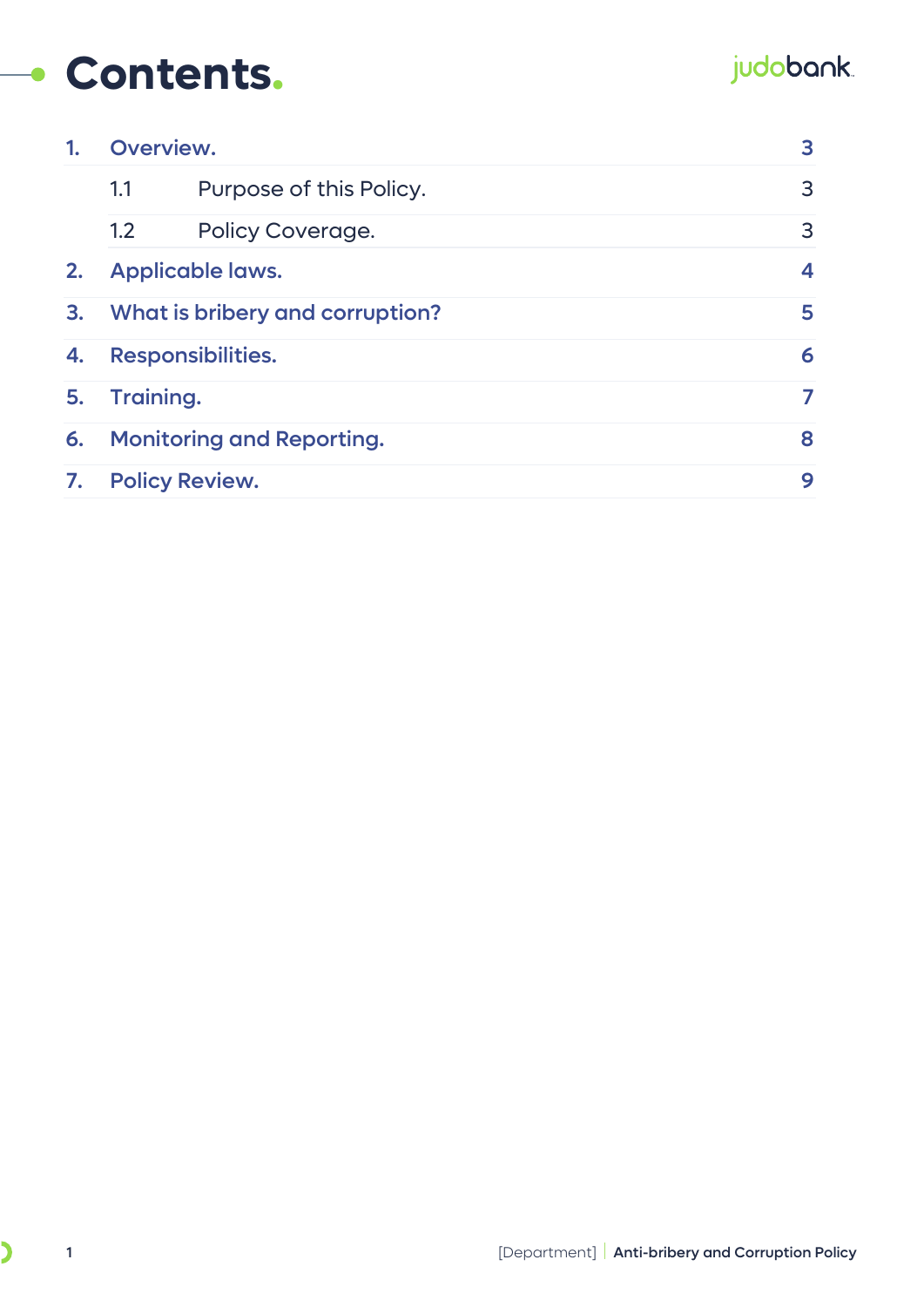### <span id="page-2-0"></span>**1. Overview.**

#### <span id="page-2-1"></span>**1.1 Purpose of this Policy.**

In line with our core values of Trust, Teamwork, Accountability and Performance, Judo Bank Pty Ltd (Judo, we, us, our) is committed to compliance with all applicable anti-bribery and anti-corruption laws in the jurisdictions in which we operate.

The purpose of this Policy is to outline our approach to identifying, managing and preventing bribery and corruption in our business dealings and business relationships.

This Policy is intended to:

- clearly articulate Judo's processes and measures designed to mitigate corruption risks and prevent bribery in relation to Judo's business;
- provide Judo's Board and senior management with assurance that we and our representatives conduct ourselves with ethics, honesty and integrity;
- apply to any dealings with foreign public sector officials, domestic public sector officials and private sector organisations;
- support our Risk Appetite Statement; and
- support our Code of Conduct.

#### <span id="page-2-2"></span>**1.2 Policy Coverage.**

This Policy applies to all of Judo's Board members, officeholders, employees (including temporary and permanent employees), consultants, agents and contractors of Judo Bank Pty Ltd and its related bodies corporate (each a Representative) and must be read in conjunction with the following policies:

- Judo's Code of Conduct ('The Judo Code');
- Judo's Conflicts of Interest Policy;
- Judo's Procurement Policy;
- Judo's Sanctions Policy; and
- Judo's Whistleblower Policy.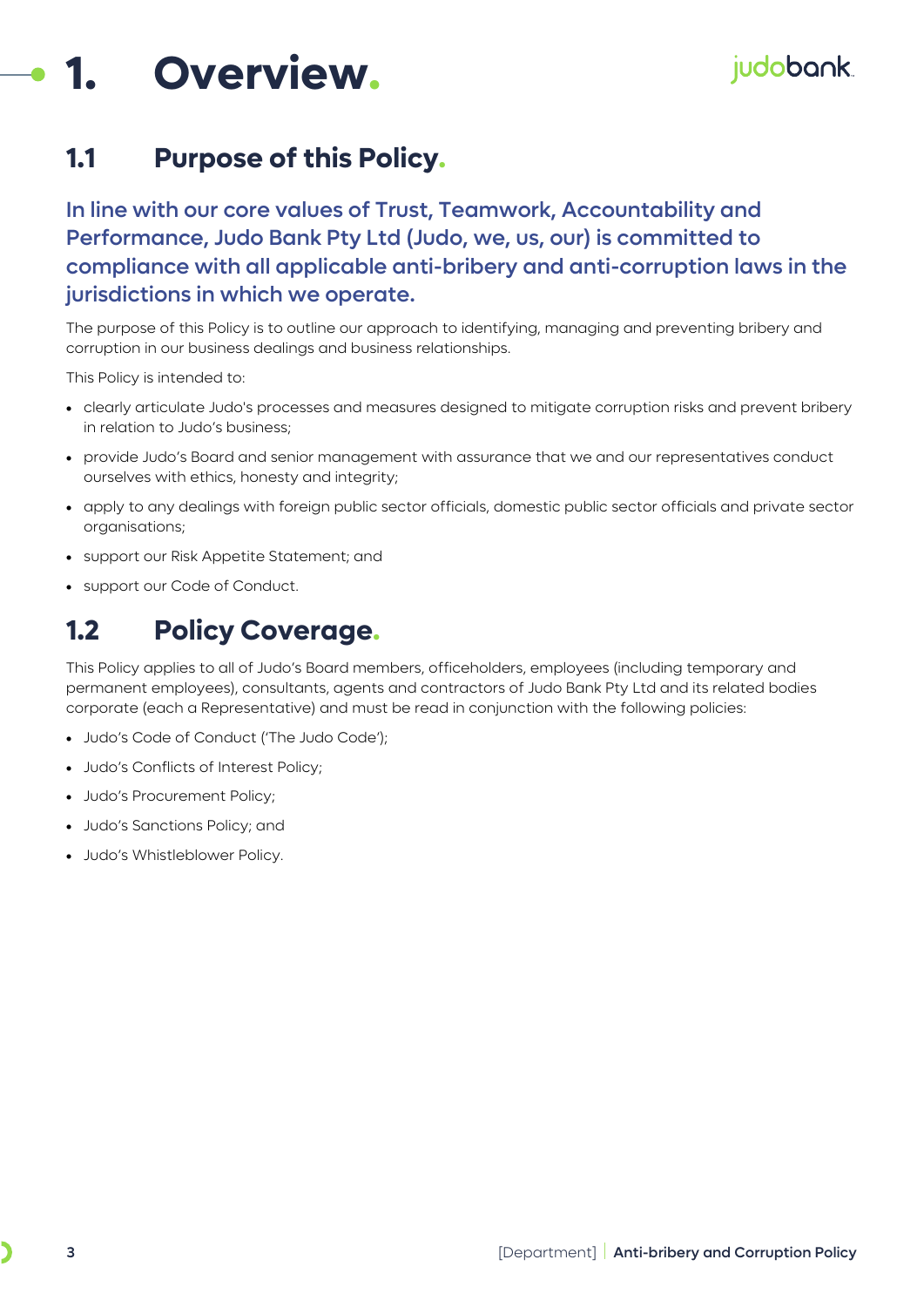#### <span id="page-3-0"></span>**2. Applicable laws.**  $\bullet$

In Australia, anti-corruption and anti-bribery laws are comprised of a combination of Commonwealth and State and Territory laws. Australia is also a signatory to the United Nations Convention against Corruption and has also ratified the Organisation for Economic Cooperation and Development ('OECD') Convention on Combating Bribery of Foreign Public Officials in International Business Transactions.

Judo and all of its Representatives must comply with all applicable anti-corruption and anti-bribery laws (and related rules and regulations). Penalties for non-compliance by individuals, or by Judo, may be severe and could include civil or criminal liability, reputational harm and/or enforcement actions. If you have any questions or uncertainty about whether or how a particular law applies to your activities, you should seek guidance from Compliance.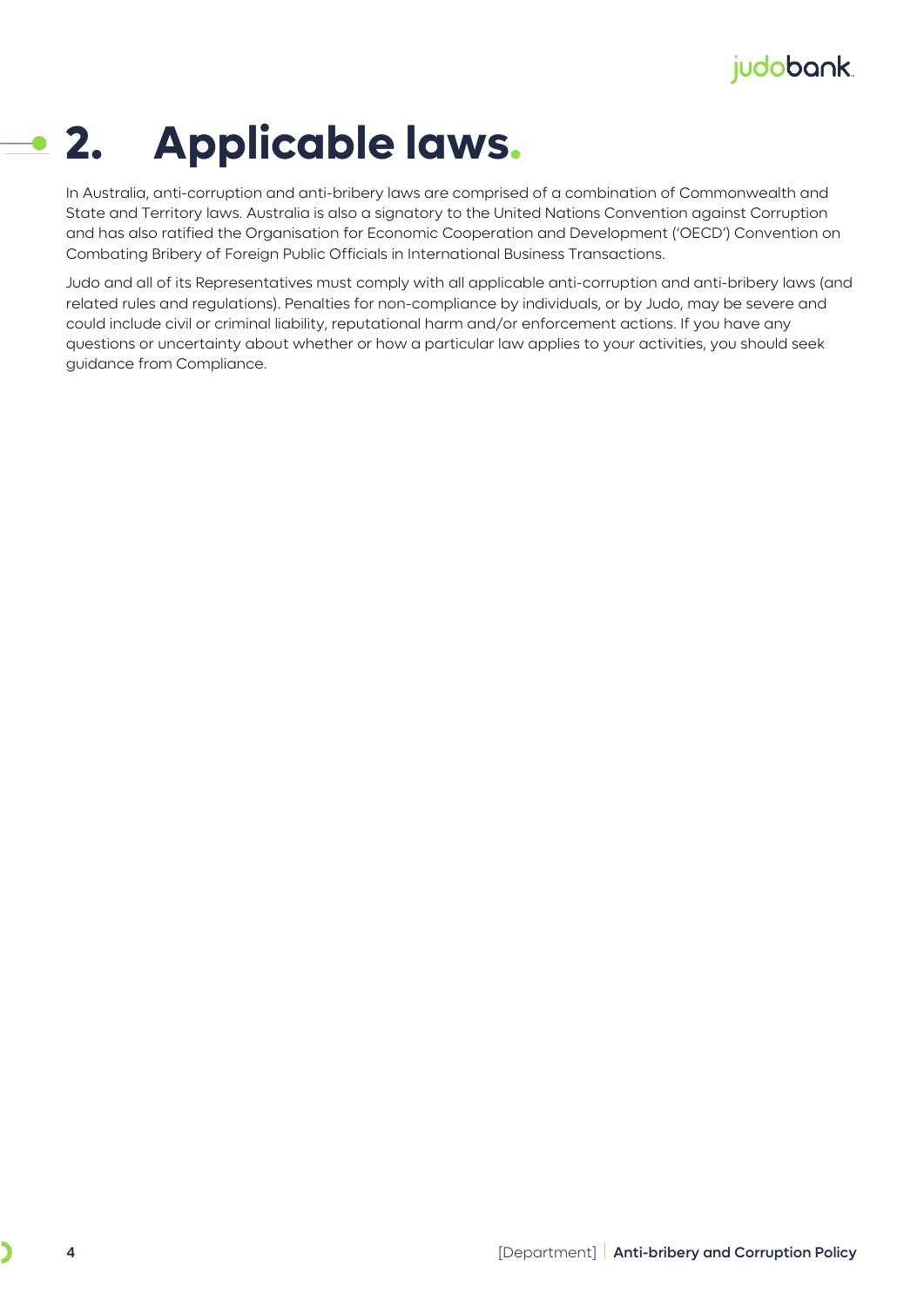## <span id="page-4-0"></span>**3. What is bribery and corruption?**

While there is no universally accepted definition of bribery or corruption, broadly, both relate to a misuse of position and/or influence in return for an improper advantage or benefit (that is not limited to property). They can occur in both the public and private sectors.

Broadly, bribery involves the offering, promising, giving, receiving, acceptance or solicitation of an advantage or benefit to another person to induce or achieve an act, exercise of their duty, behaviour or outcome which is improper, illegal or unethical, including because it was not otherwise legitimately due.

Importantly, the benefit or advantage:

- can be direct or indirect (ie the rules will still apply where the benefit is offered to a business associate or family member of the person sought to be influenced, or offered by an intermediary or third party to Judo);
- does not have to be monetary and can include improper gifts, travel and accommodation, entertainment, expense claims, favours, vouchers, awarding of contracts or employment, fees/payments/commissions (including unlawful facilitation payments or secret commissions that are not publicly available/advertised), donations, taxes and services; and
- does not have to be accepted or ultimately paid. Merely offering a bribe will usually be sufficient for an offence to be committed.

Broadly, corruption is understood in Australia as the misuse of entrusted power for private gain. Corrupt practices can include foreign or domestic public officials seeking either directly or indirectly, including via an intermediary or third party, secret or unlawful fees, payments or commissions; embezzlement; the diversion of public resources to corrupt individuals; money laundering; the awarding of business outside proper processes.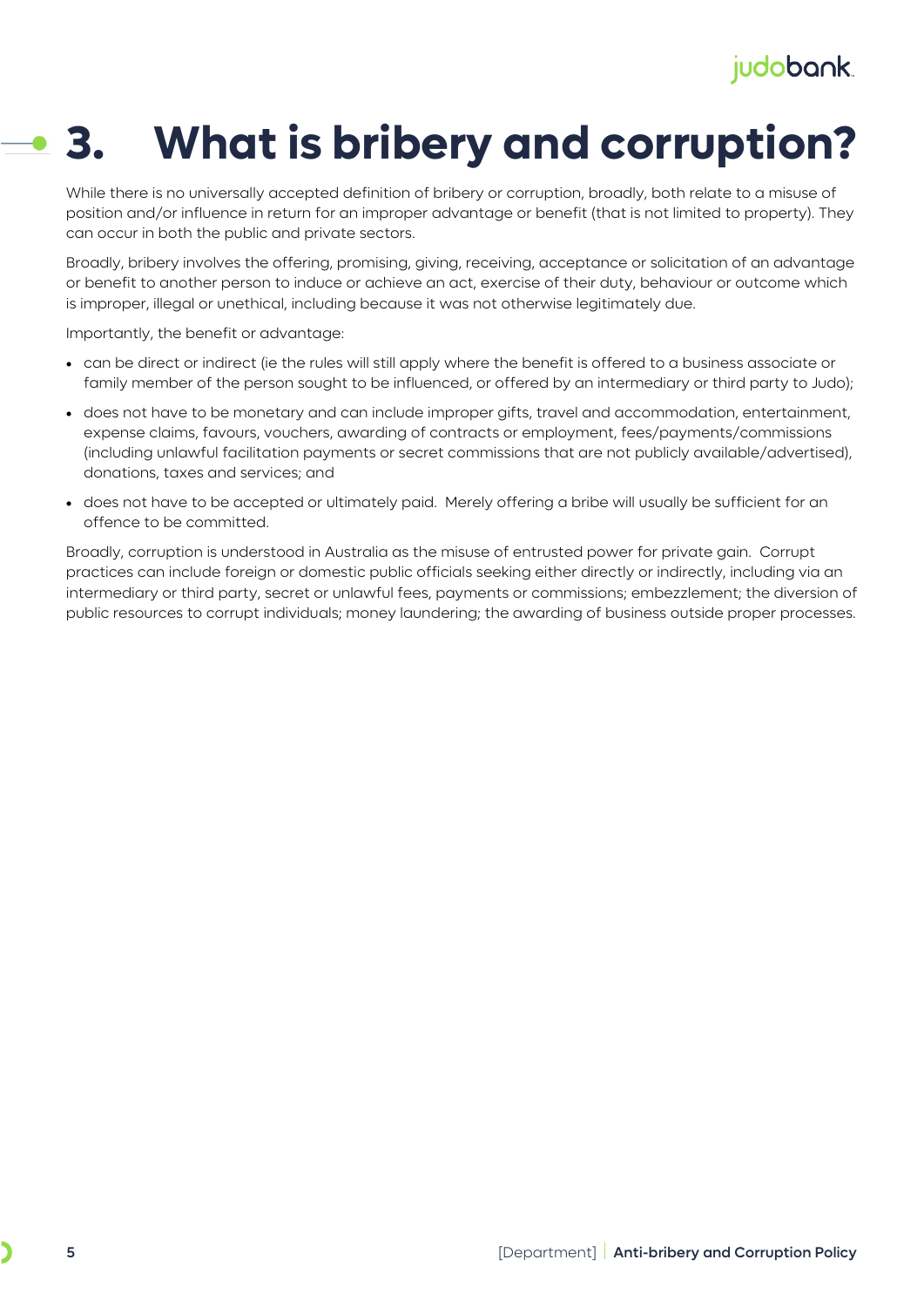## <span id="page-5-0"></span>**4. Responsibilities.**

Judo and each of its Representatives must not:

- offer, promise, give or authorise the provision of a bribe either directly or indirectly to any party, including via an intermediary or third party.
- solicit, accept, agree to receive or attempt to obtain a bribe, either directly or indirectly, from any party in relation to Judo's business.
- engage in, facilitate or conceal corruption or corrupt practices.
- offer, promise, give, solicit, authorise, receive or accept, directly or indirectly, gifts, entertainment or any other benefit or activity that could improperly influence, or be perceived to improperly influence, any person in order to obtain, or retain, business or any advantage of any kind for Judo or for any other person.
- make any political, charitable or other donation on Judo's or the Representative's own behalf as a means of improperly influencing any person in order to obtain, or retain, business or any advantage of any kind for Judo or for any other person.
- commence a business relationship (including with service providers or agents) unless appropriate and documented due diligence is undertaken to ensure the integrity, reputation, credentials and qualifications of the other party.
- continue a business relationship (including with service providers or agents) if ongoing monitoring indicates to Judo that the other party is or will behave in a manner inconsistent with this Policy.

Judo and each of its Representatives must:

- record potential conflicts, benefits, gifts and entertainment in accordance with Judo's Conflicts of Interest Policy. All records must be complete and accurate, and able to be substantiated with documents if required.
- only make a donation on behalf of Judo to a political party, elected member, group, candidate, associated entity or third-party campaigner, whether domestic or international, where this has been first approved by the Board and the CEO and recorded in the Conflicts of Interest Register.
- as outlined in our Procurement Policy and Conflicts of Interest Policy, avoid any conflict of interest involved in any selection, award or administration of a contract.
- escalate any concerns regarding an offer, promise, request, representation, transaction, business relationship or another Representative's or person's behaviour or conduct to Compliance if they consider that the conduct could give rise to a bribery or corruption risk or could materially impact Judo's reputation. Where anonymity is required, Representatives are encouraged to report matters to Judo via the avenues set out in the Whistleblower Policy.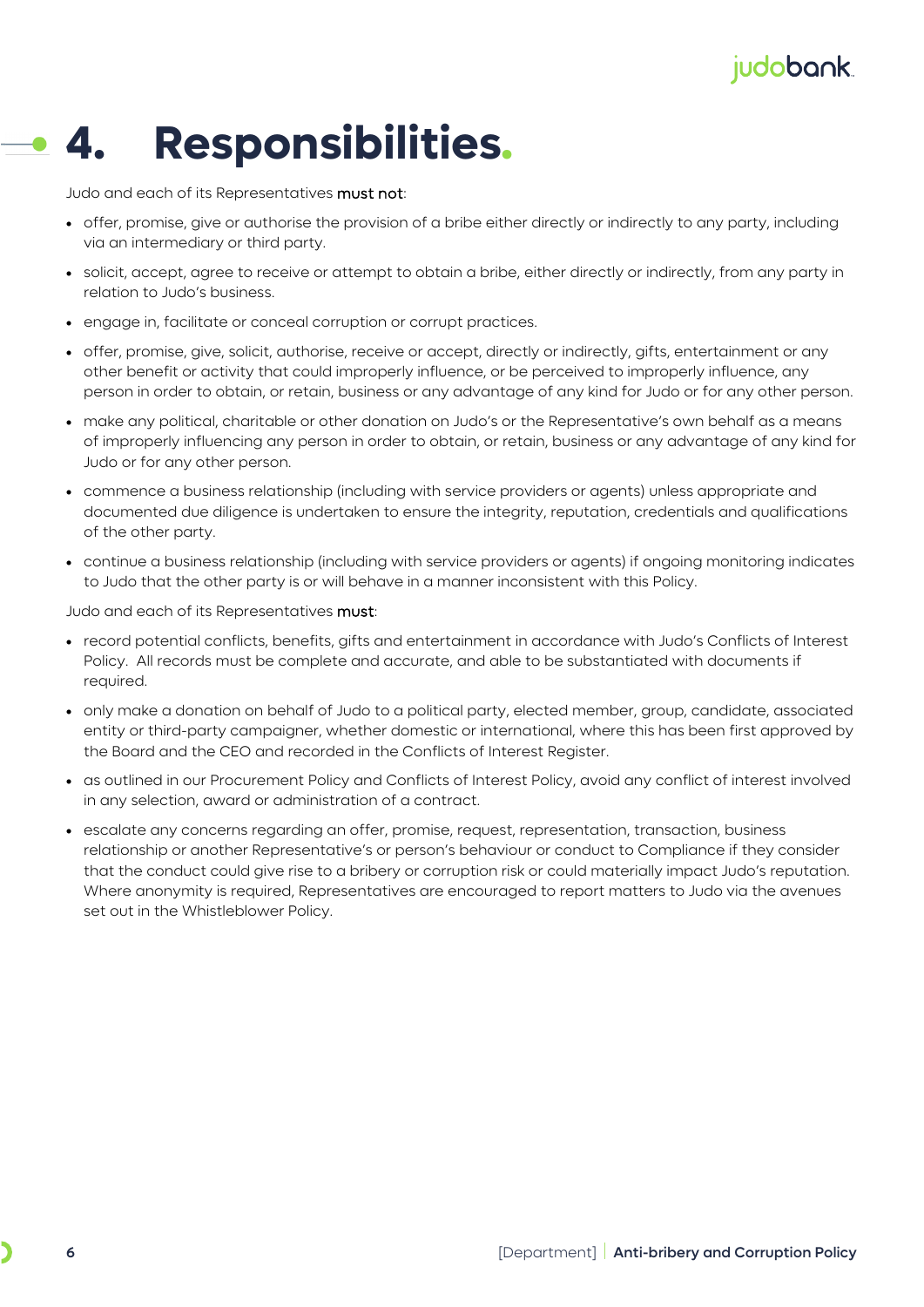<span id="page-6-0"></span>

 $\overline{\mathbf{C}}$ 

All Judo employees are expected to complete mandatory training in relation to anti-bribery and anticorruption laws when they join, and to participate in an annual refresher course.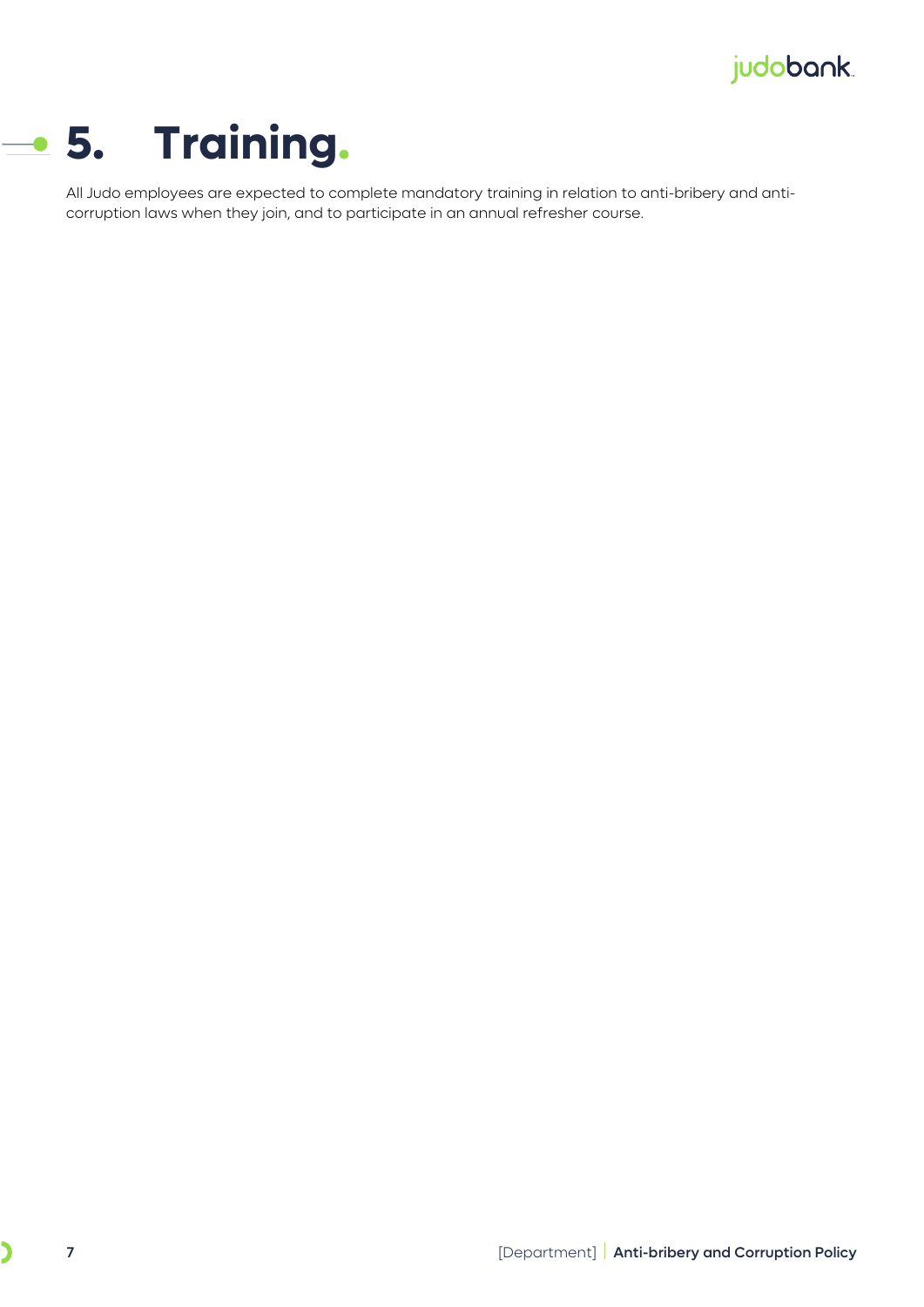#### <span id="page-7-0"></span>**6. Monitoring and Reporting.**  $\overline{\phantom{a}}$

Where a concern regarding an offer, promise, request, representation, transaction, business relationship or another Representative's or person's behaviour or conduct has been identified internally via the Conflicts of Interest Register, via the avenues set out in the Whistleblower Policy or by any other means, the matter must be escalated to Compliance.

As a standing agenda item at each Remuneration and Nominations Committee meeting, the members will raise and consider any Board member's or Management Board member's potential conflicts, benefits, donations, gifts and entertainment recorded in the Conflicts of Interest Register in accordance with Judo's Conflicts of Interest Policy.

Any breaches of this Policy will be thoroughly investigated by the Head of Compliance and GM People which may give rise to disciplinary action including suspension and/or dismissal. Material breaches of this Policy will be brought to the attention of the Board, through the Board Risk Committee.